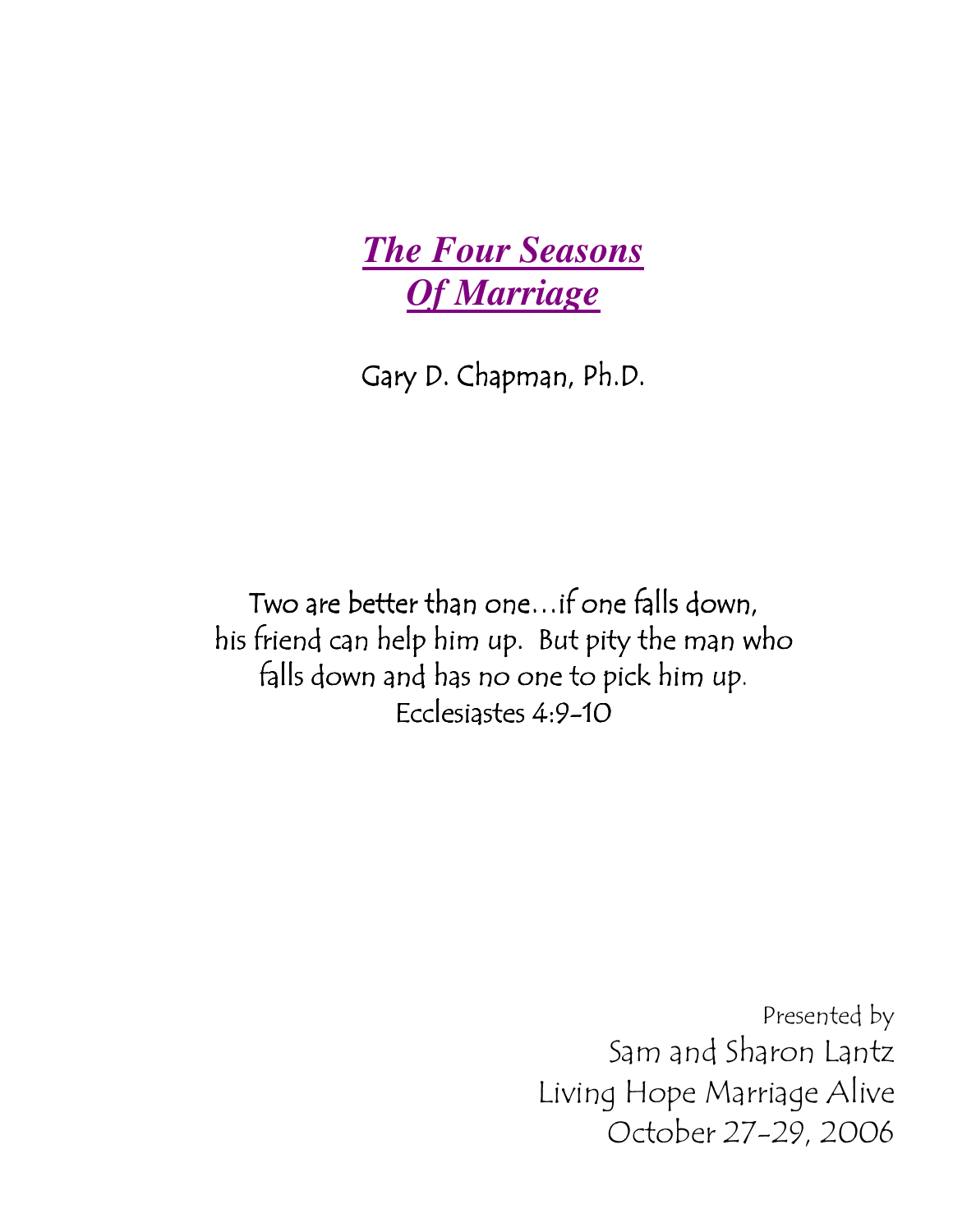# The Nature of Marriage

Psalm 34:3 "Glorify the Lord with me; let us exalt His name together."

From a biblical perspective, the purpose of life is not to accomplish our own objectives! The purpose of life is to know God and to bring glory and honor to His name. In marriage we can commit to seek and follow God's plan for our lives and point others to God.

Man and Woman...

- have the capacity to make decisions
- choose attitudes\* and actions that will improve and strengthen our marriages (\*the way we think about or interpret what we experience)
- plant seeds of *love* and *hope* in the **spring** that will produce fruit during the **summer**
- harvest a storehouse of good feelings and open communication that will prepare us to weather the *changes* of **fall** and the icy cold of winter
- The social institution of marriage is first and foremost a **covenant** relationship with God
- in which a man and a woman pledge themselves to each other for a lifetime partnership.

## THE ESSENTIAL NATURE OF MARRIAGE

#### **Committed**

United

Intimate

Purposeful

#### **Complementary**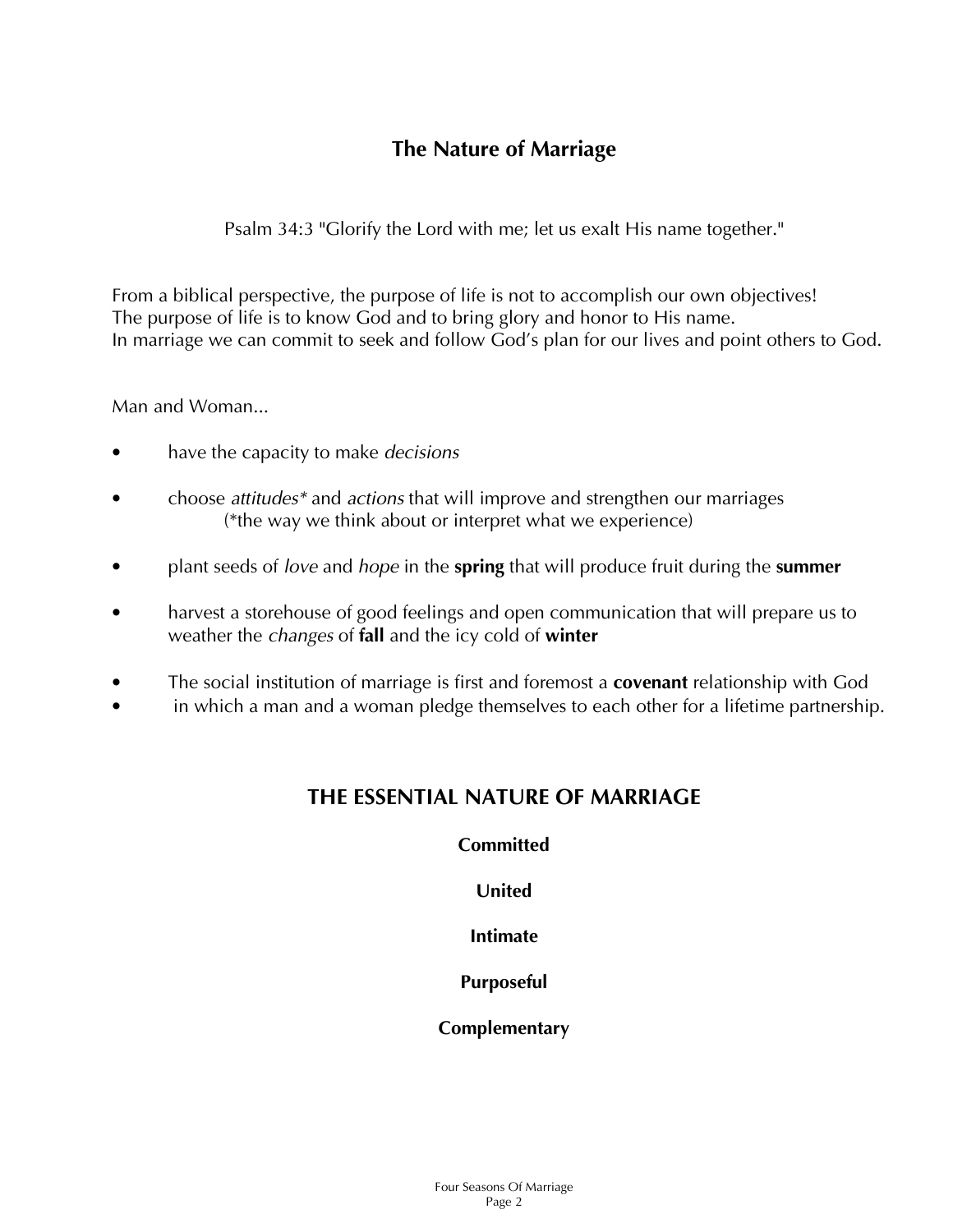## **WINTER**

Season of marriage created not by the difficulties of life but by the manner in which a couple responds to those difficulties

| <b>EMOTIONS:</b>                   | Hurt, anger, disappointment, loneliness, feeling rejected                                                                                                                                                                                                                                |                                                                                                                                                                                |
|------------------------------------|------------------------------------------------------------------------------------------------------------------------------------------------------------------------------------------------------------------------------------------------------------------------------------------|--------------------------------------------------------------------------------------------------------------------------------------------------------------------------------|
| <b>ATTITUDES:</b>                  | Negativity, discouragement, frustration, hopelessness                                                                                                                                                                                                                                    |                                                                                                                                                                                |
| <b>ACTIONS:</b>                    | Destructive, speaking harshly, not speaking, withdrawal, violent acts                                                                                                                                                                                                                    |                                                                                                                                                                                |
| Climate of<br><b>Relationship:</b> | Detached, cold, harsh, bitter. In the winter season of marriage, couples are<br>unwilling to negotiate differences. Conversations turn to arguments, or<br>spouses withdraw in silence. There is no sense of togetherness. The marriage<br>is like two people living in separate igloos. |                                                                                                                                                                                |
| The POSITIVE side of Winter:       |                                                                                                                                                                                                                                                                                          | The marriage may appear beyond hope, BUT don't give up.<br>Often, couples are desperate enough to seek help for healing.<br>God can use marital winters for goodRomans 8:28-29 |
|                                    |                                                                                                                                                                                                                                                                                          | "affirm faith"                                                                                                                                                                 |

"grow in character" "produce patience and perserverance" James 1:2-4 "Christ-like love" I Peter 4:8

## SPRING

A season of new beginnings where most marriages begin

- **EMOTIONS:** Excitement, joy, hope
- ATTITUDES: Anticipation, optimism, gratitude, love, trust
- ACTIONS: Nurturing, planning, communicating, seeking help when needed

Climate of

**Relationship:** Vital, tender, open, caring. Streams of communication are flowing. Sense of excitement about life together. Couples are making plans. Great hopes for the future. Planting seeds from which they hope to reap a harvest of happiness.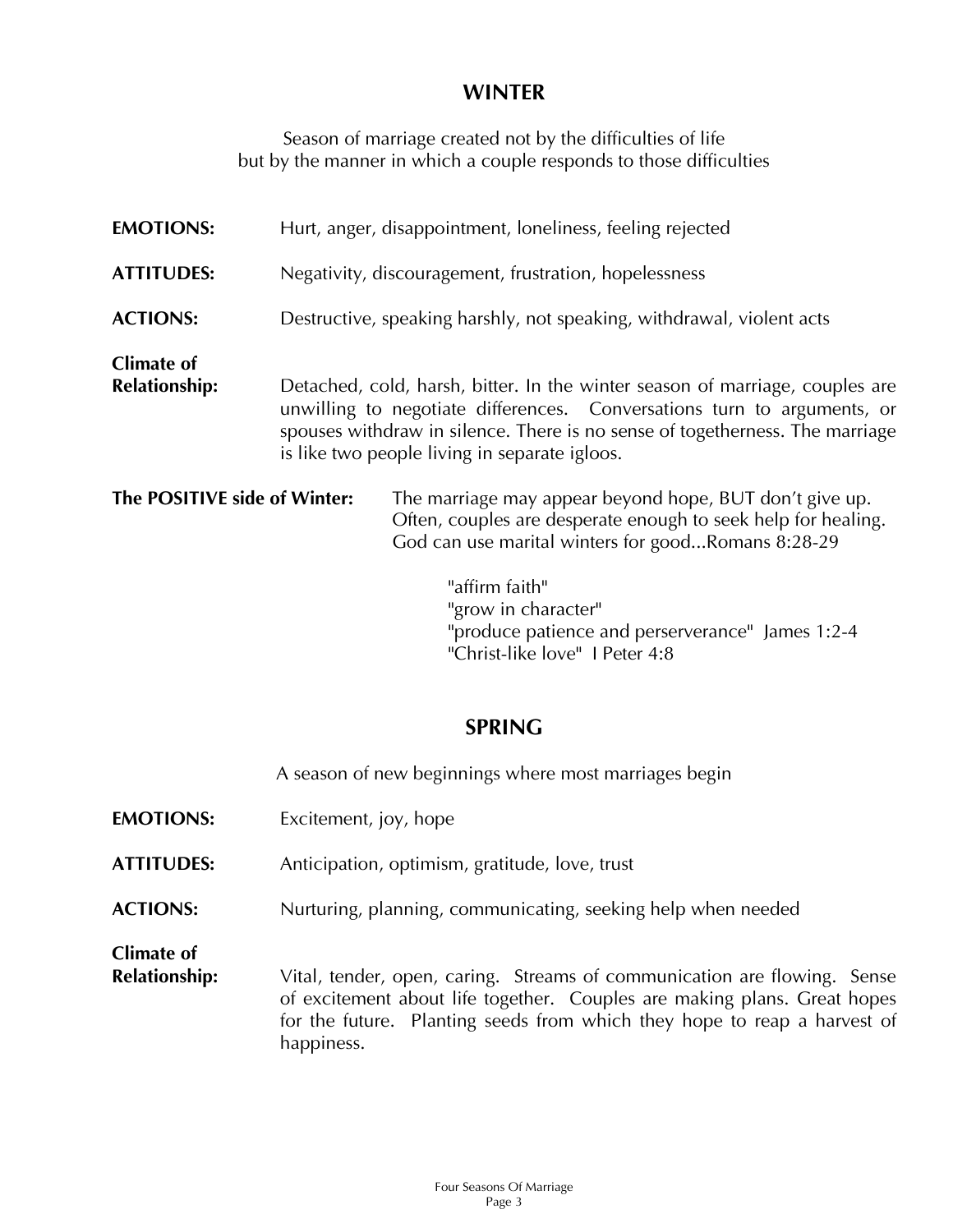#### SUMMER

Season when the gardener reaps the benefits of what was planted and nurtured in the spring

- **EMOTIONS:** Happiness, satisfaction, accomplishment, connection, peace, fun ATTITUDES: Trust, commitment to grow, relaxed. Positive Attitude!! ACTIONS: Communicating constructively, accepting differences, praying together. Attending seminars, reading/listening to books. Growing spiritually. Climate of **Relationship:** Comfortable, attached, supportive, understanding. In summer season dreams of spring have come true. High satisfaction from their accomplishments. They are resolving conflicts in a positive manner. Seeking to turn differences into assets for their relationship. Husbands and wives have a growing sense of togetherness.
- **The DOWNSIDE of Summer:** Unseen level in our marriage where we have pushed unresolved issues. These unresolved issues can show up unexpectedly. We then find ourselves arguing in the middle of summer. Issues must be dealt with to continue living in the summer season of marriage.

## FALL

The most colorful season of the year, a prelude to winter Soon the chilling winds will rip off the leaves, leaving the tree bare.

- EMOTIONS: Fear, sadness, confused, frustrated, dejection, apprehension, discouragement, resentment, unappreciated, emotionally depleted.
- ATTITUDES: Great concern, uncertainty, blaming, disengagement.
- ACTIONS: Neglect of each other, failure to seek resolution of issues. NO ACTION at all.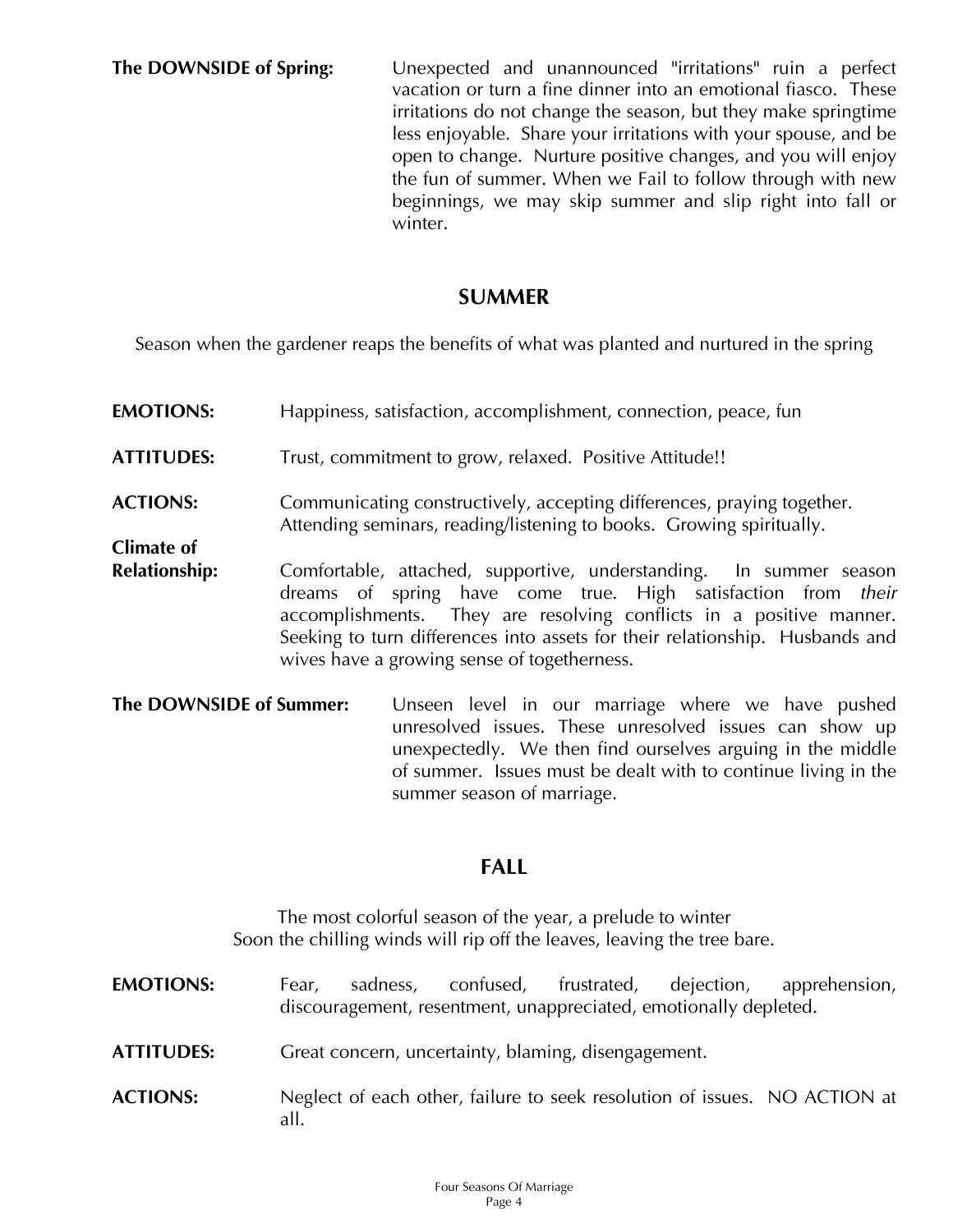| <b>Climate of</b>        |                                                                                                                                                                                                                                                                                                                                                                                     |
|--------------------------|-------------------------------------------------------------------------------------------------------------------------------------------------------------------------------------------------------------------------------------------------------------------------------------------------------------------------------------------------------------------------------------|
| <b>Relationship:</b>     | Drifting apart, disengaging emotionally. Couples sense that something is<br>happening but they're not sure what. Sense of detachment, feelings of<br>neglect. Couples realize there are issues they are not facing squarely. Each<br>blames the other for the issues. If they have lived in the fall season for<br>awhile, their family and friends may be recognizing the changes. |
| Making the most of Fall: | Couples are usually in the early stages of fall before they realize it.<br>Thou have been busy with activities opining life but comptimes                                                                                                                                                                                                                                           |

They have been busy with activities, enjoying life but sometimes ignoring each other. They are living in the afterglow of summer, but each is slowly disengaging. The uncertainties of fall can be redemptive if they turn in the right direction. Couples can end up in winter if they let "nature take its course."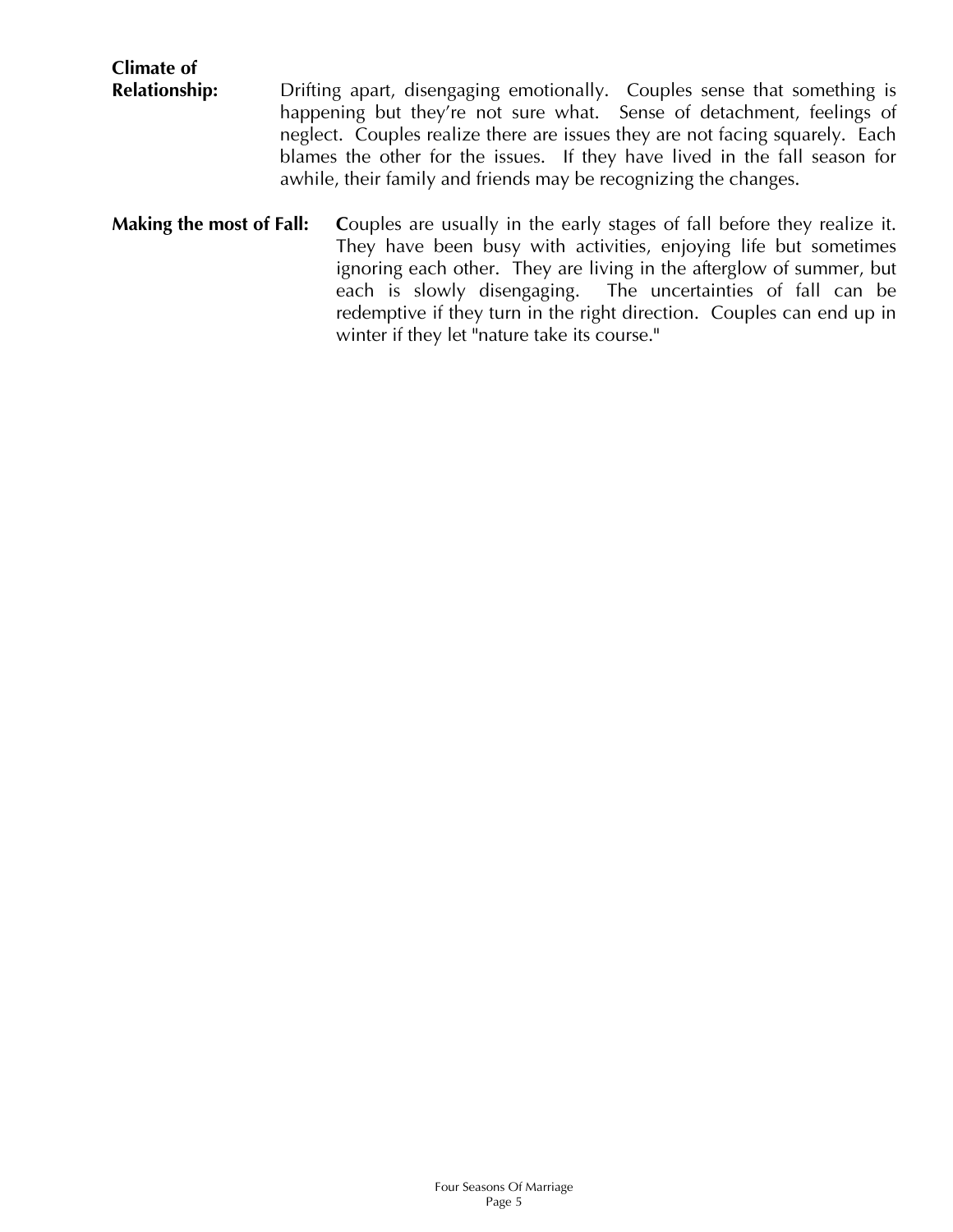# MARITAL SEASONS PROFILE

Marriage relationships are constantly changing.

Circle one word or phrase per row that best represents your thoughts and feelings about your marriage in the past several weeks. Tally up the number of circles in each column. Your score will range from 0 to 16 for each of the four columns. Interpretation of scores will be provided. Please take this profile independently without discussion until you have tabulated your results.

|     | Column 1       | Column 2            | Column 3       | Column 4          |
|-----|----------------|---------------------|----------------|-------------------|
| 1.  | Discouraging   | Exciting            | Satisfying     | Uncertain         |
| 2.  | Hopeless       | Happy               | Peaceful       | Confusing         |
| 3.  | Empty          | Hopeful             | Committed      | Stressful         |
| 4.  | Harsh          | Nurturing           | Secure         | Frustrating       |
| 5.  | Resentful      | Open                | Trusting       | Tired             |
| 6.  | Destructive    | Fresh               | Relaxed        | <b>Distant</b>    |
| 7.  | Rejection      | Anticipation        | Appreciation   | Apprehension      |
| 8.  | Tension        | Sharing             | Honest         | <b>Drifting</b>   |
| 9.  | Give up        | <b>Making Plans</b> | Teamwork       | Apathetic         |
| 10. | Critical       | Caring              | Connected      | Concerned         |
| 11. | Angry          | Joyful              | Understanding  | <b>Burned</b> out |
| 12. | Disappointed   | Optimistic          | Comfortable    | Neglectful        |
| 13. | Untrusting     | Tender              | Supportive     | Afraid            |
| 14. | Withdrawn      | Growing             | Attached       | Detached          |
| 15. | Cold           | Alive               | Content        | Prideful          |
| 16. | Unforgiving    | Willing to change   | Overlook flaws | Growing apart     |
|     | Total Column 1 | Total Column 2      | Total Column 3 | Total Column 4    |

Commit yourself to work for the best possible marriage you can have. Marriages either grow or they regress; they never stand still.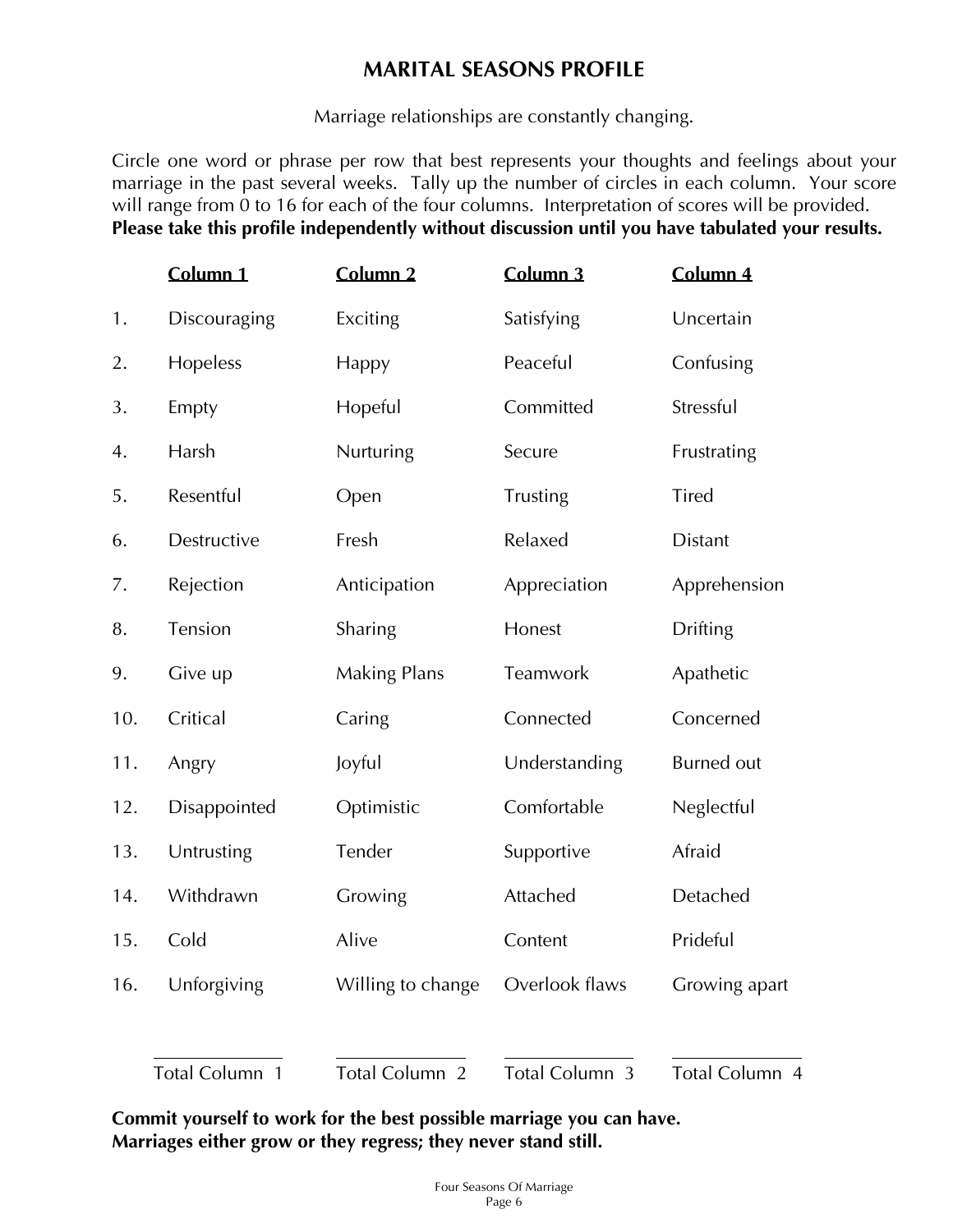## Seven Strategies to Enhance the Seasons of Your Marriage

These strategies will challenge you to develop positive attitudes and actions that will greatly enhance the *emotional climate* of your marriage. Your *attitudes* and *actions* will affect your *emotions* as well as your spouse's. These biblically based strategies will give you practical ideas for keeping your marriage alive and growing.

## Strategy 1: Deal With Past Failures

- Every married couple needs to understand this strategy, but couples in the fall and winter seasons will need to spend more time here identifying and processing past failures.
- "Why can't we forget the past and focus on the present and the future?" We have to deal with the past before we can put it behind us. Otherwise, it keeps popping back up.
- Dealing with past failures involves three steps.

#### STEP 1: IDENTIFYING PAST FAILURES

-Hard work of identifying your own failures

Matthew 7:3-5 Psalm 139:23-24

Satan does not want you to be honest. Satan wants you to blame others for your sinful behavior Satan will tell you to defend yourself. DO NOT YIELD TO THAT TEMPTATION

-List all the ways your spouse has hurt you through the years Write a letter to your spouse (sample p.75-76) Begin each listing with; "I felt..."

#### STEP 2: CONFESSION AND REPENTANCE

- Psalm 51
- 1 John 1:9
- Romans 5: 8-11

Confession means "to agree with" Your behavior has pained your spouse AND has grieved God's heart. Repentance means "to turn around and walk in the opposite direction. Requires the power of the Holy Spirit.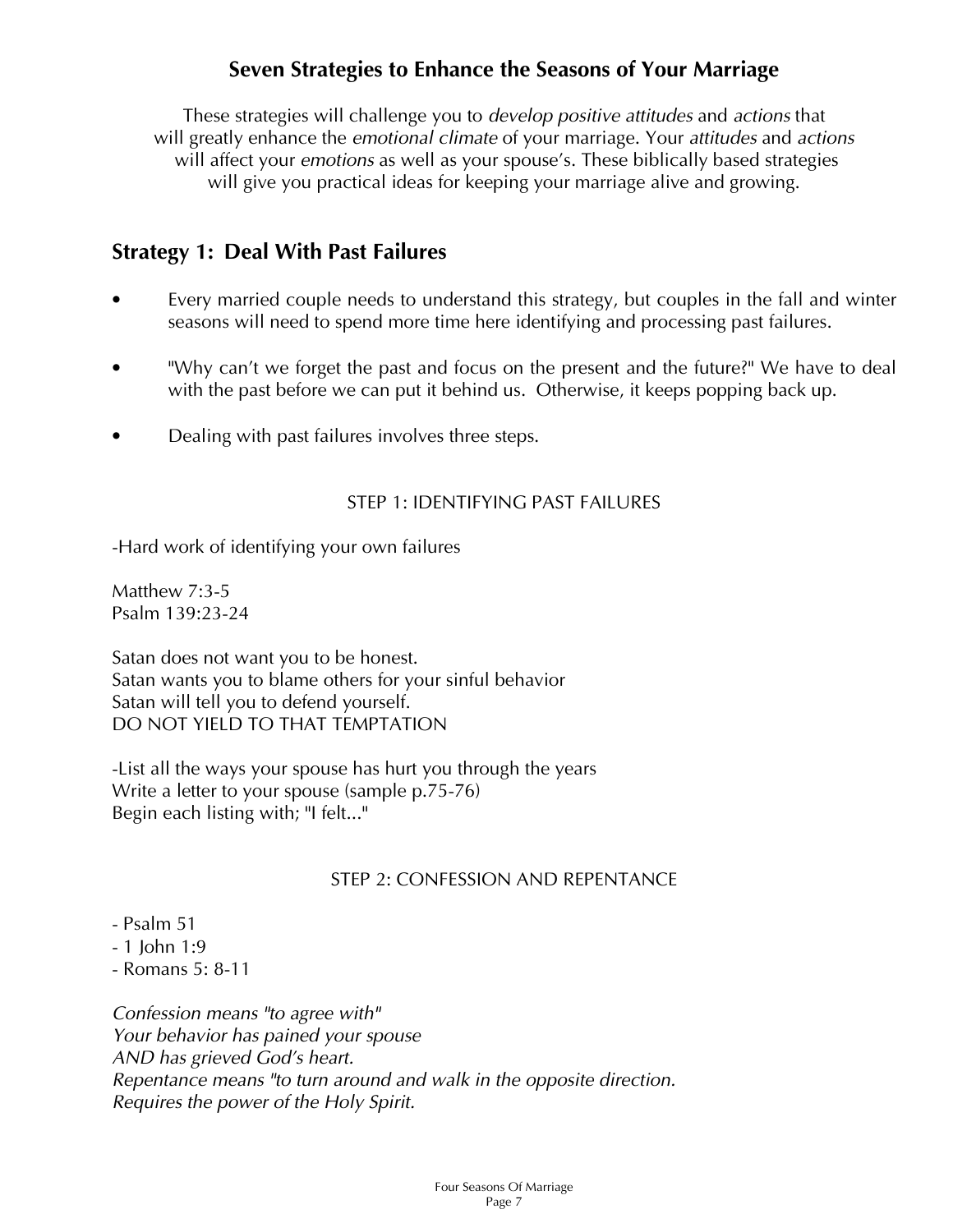# Strategy 1: (cont'd)

#### STEP 3: FORGIVENESS

Luke 17: 3 I Corinthians 13: 5

Forgiveness is a decision not to bring up past failures. It means we recognize that Christ has already paid the penalty for our sins.

## Strategy 2: Choose a Winning Attitude

- Most athletes would agree that wining is 90% attitude and 10% hard work.
- What we think largely influences what we do. This attitude and action connection opens a door of HOPE for all couples.
- How we interpret what happens to us ( our attitude) leads to failure/success.

## A Christian Worldview:

A biblical perspective on life makes it easier for couples to have a positive mental attitude.

#### Characteristics of a Christian Worldview

- 1. Every human being is made in the image of God and is therefore extremely valuable.
- 2. Each person is uniquely gifted by God (including the mentally and physically challenged).
- 3. Each person has a unique role to play in life.
- 4. Marriage is God's idea. Husbands and wives are intended to complement each other.
- 5. The object of marriage is to glorify God by serving one's spouse and helping the spouse reach his or her God-given potential!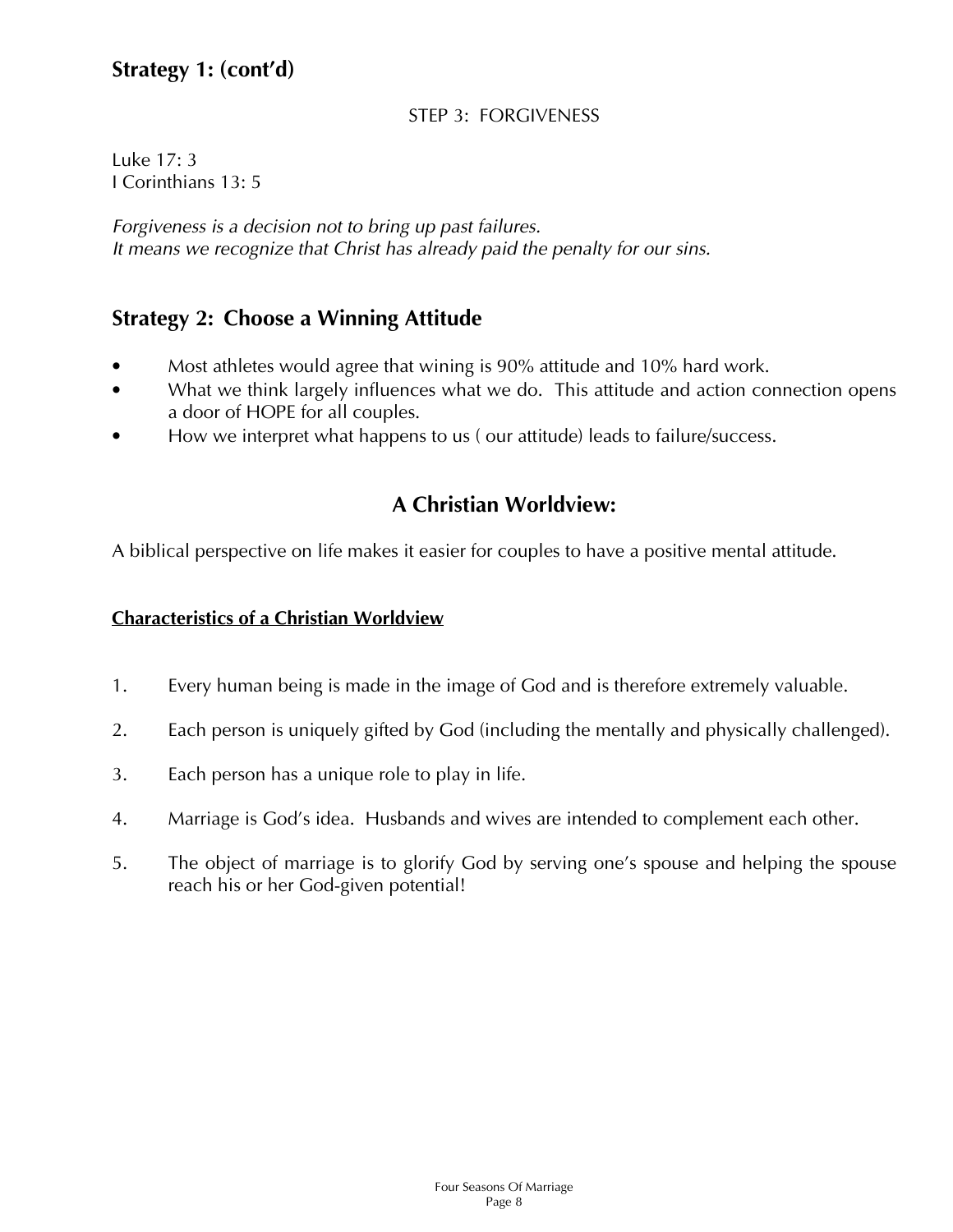# Strategy 2: cont'd

#### Breaking the Cycle of Negativity

- 1. We must acknowledge our negative thinking. If we rationalize our negative attitudes as legitimate, they will NEVER change. If we think negatively, we will behave in destructive ways.
- 2. Identify your spouse's positive characteristics. Ask God to bring to your mind all the positive things about your spouse AND write them down.
- 3. FOCUS on those positive traits and thank God for each one. Ask God to turn your thinking towards positive.
- 4. Ask God to give you a biblical perspective of your spouse. Re-read the 5 characteristics of a Christian Worldview and thank God for these 5 realities that reflect your spouse.
- 5. Frequently express your appreciation verbally to your spouse.

## Strategy 3: LEARN TO SPEAK YOUR SPOUSE'S LOVE LANGUAGE

- Western culture is obsessed with love.
- Love is an essential human need.
- Largely ignorant of the true nature of love and its effect on human relationships

**Emotional Love Tank:** When the emotional love tank is empty, marriages slip into fall and winter.

First stage of love - lasts about two years.

- 1. Romantic love Attraction "tingles" that get "tinglier." WOW!
- 2. Emotional obsession most wonderful person, no flaws
- 3. Euphoric stage of love does not require a lot of effort

Second stage of love - reality sets in. Now requires a conscious effort to meet emotional needs of the other person.

- 1. Feelings begin to fade
- 2. Illusion of perfection is gone
- 3. Differences now become obvious

\*\*\*\*\* Many couples fail to make the transition. Instead, they get the "tingles" for someone else.

\*\*\*\*\* Divorce - Remarry #1 = 60% experience a second divorce Remarry  $#2 = 75\%$  divorce rate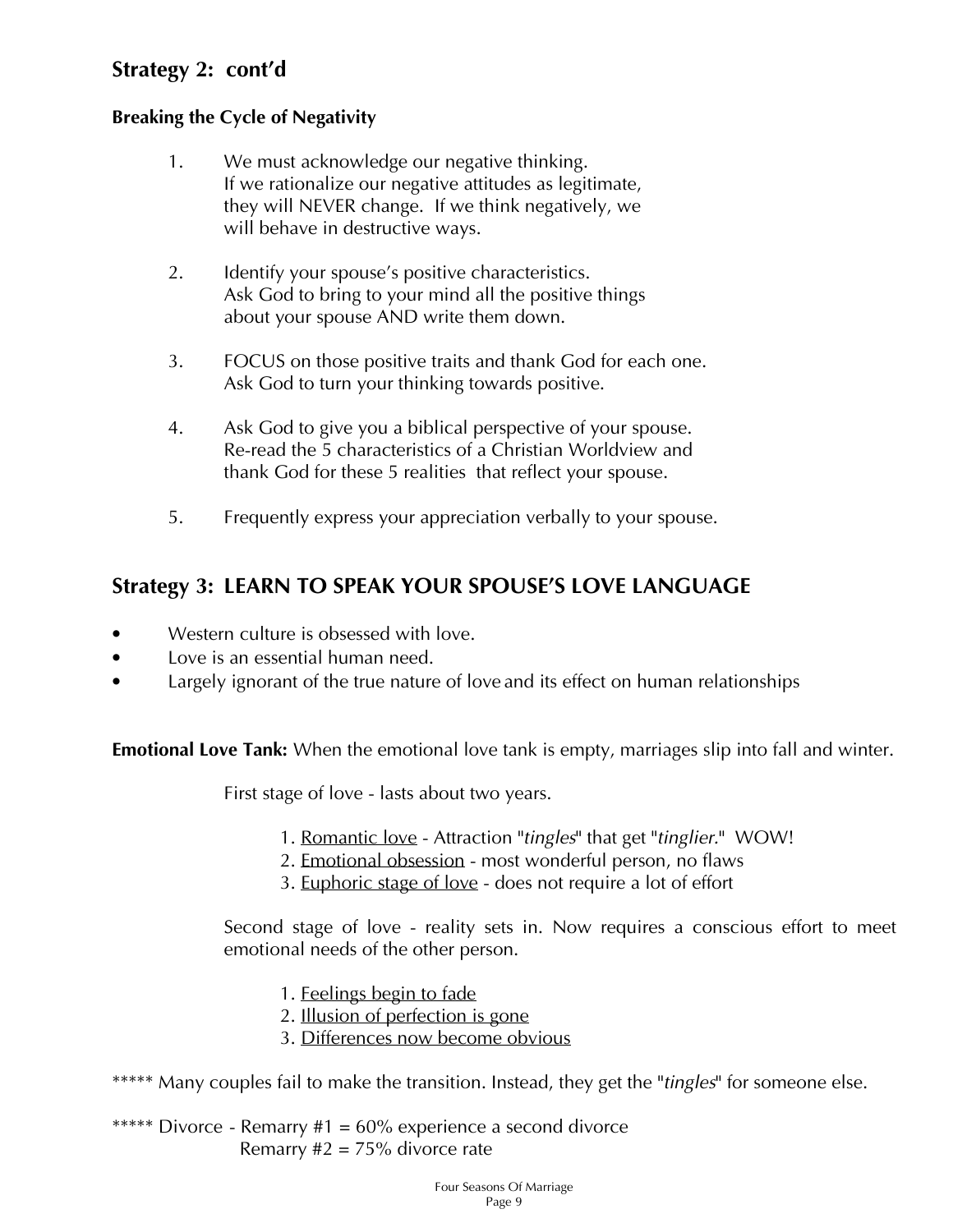# The Five Love Languages

Each person has a primary love language that we must learn to speak if we want a person to feel loved.

| 1. Words of Affirmation | spoken praise and appreciation                                                                                                                                                     |
|-------------------------|------------------------------------------------------------------------------------------------------------------------------------------------------------------------------------|
| 2. Acts of Service      | Actions speak louder than words.<br>"Doing" to help your spouse *** ASK your spouse, "what is helping."                                                                            |
| 3. Receiving Gifts      | Little things mean a lot.<br>Birthdays, holidays, anniversaries, and "no occasion" days                                                                                            |
| 4. Quality Time         | Giving undivided attention<br>Turn off TV<br>Look into spouse's eyes<br>Listen and interact                                                                                        |
| 5. Physical Touch       | Take the initiative to reach out and touch.<br>Hand on shoulder while you walk<br>Holding hands<br>Touching leg while you drive together<br>Kissing, embracing, sexual intercourse |

| <b>Emotional Love Tank:</b> | Marriages can move from fall and winter to spring and summer as |
|-----------------------------|-----------------------------------------------------------------|
|                             | you fill the tank by speaking your spouse's love language.      |

- Understanding and speaking your spouse's love language may not be easy at first.
- You learn to speak a new love language by trying, trying, and again trying....
- READ or LISTEN to **The Five Love Languages** by Gary Chapman. \*\* Read together or alone if spouse is not interested\*\*

## Unconditional Love:

 It is easy to love your spouse when your spouse is loving you. It is easy to say kind words when you are being treated kindly.

> Unconditional love means you will **choose** to love your spouse in his or her PRIMARY LOVE LANGUAGE.

|  |  | **Romans 5:8 "while we were still sinners Christ died for us" |
|--|--|---------------------------------------------------------------|
|--|--|---------------------------------------------------------------|

- \*\*1 John 4:19 we love God "because HE first loved us"
- \*\* Romans 5:5 "God has poured out HIS love into our hearts by the Holy Spirit"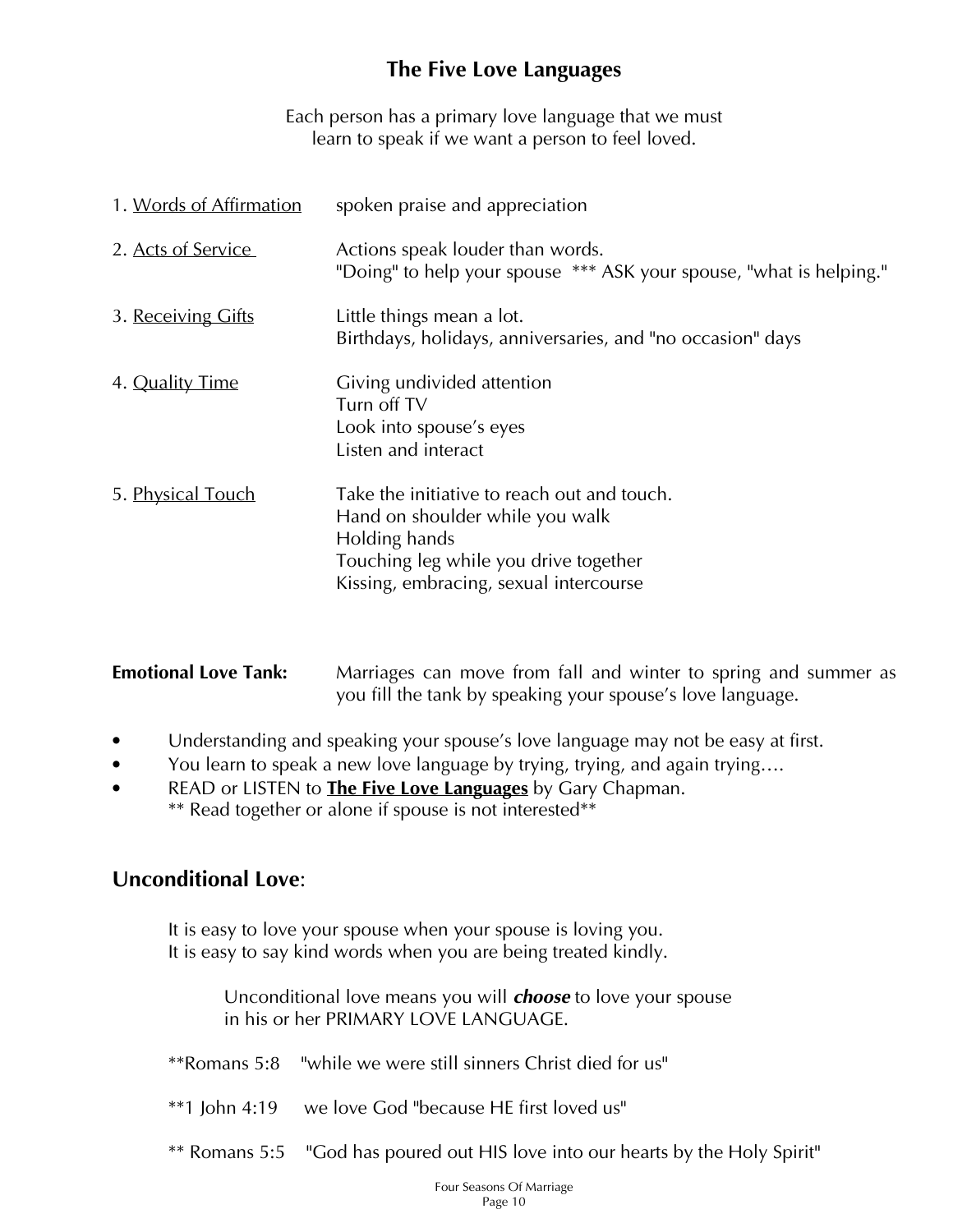# Strategy 4: Develop the Awesome Power of Empathetic Listening

Empathy means to enter into another person's world, seek to walk in his or her shoes, and see the world from his or her perspective.

#### The Four Keys Of Empathetic Listening

- 1. Listen with an attitude of understanding (not judgment).
- 2. Withhold judgment on your spouse's ideas.
- 3. Affirm your spouse, even when you disagree with his or her ideas.
- 4. Share your own ideas only when your spouse feels understood.

#### Learning the Skills of Empathetic Listening:

Pray, asking God as did St. Francis of Assisi, "O Divine Master, grant that I may not so much seek to... be understood as to understand."

- 1. Listen with your eyes.
- 2. Listen with your mouth.
- 3. Listen with your neck.
- 4. Listen with your hands.
- 5. Listen with your back.
- 6. Listen with your feet.
- 7. Listen for feelings as well as for facts.
- 8. As you listen, try to see the situation from your spouse's perspective.
- 9. Resist the urge to share your perspective before your spouse feels understood.
- 10. Seek to clarify your understanding of your spouse's ideas by asking reflective questions.
- 11. Seek to clarify your understanding of your spouse's emotions by asking reflective questions.
- 12. Summarize your understanding of your mate's thoughts and feelings.
- 13. Affirm your spouse's thoughts and feelings verbally.
- 14. Request permission to share your perspective.
- \*\*\* When you seek to resolve rather than win an argument, you not only discover workable solutions but also find intimacy with your spouse.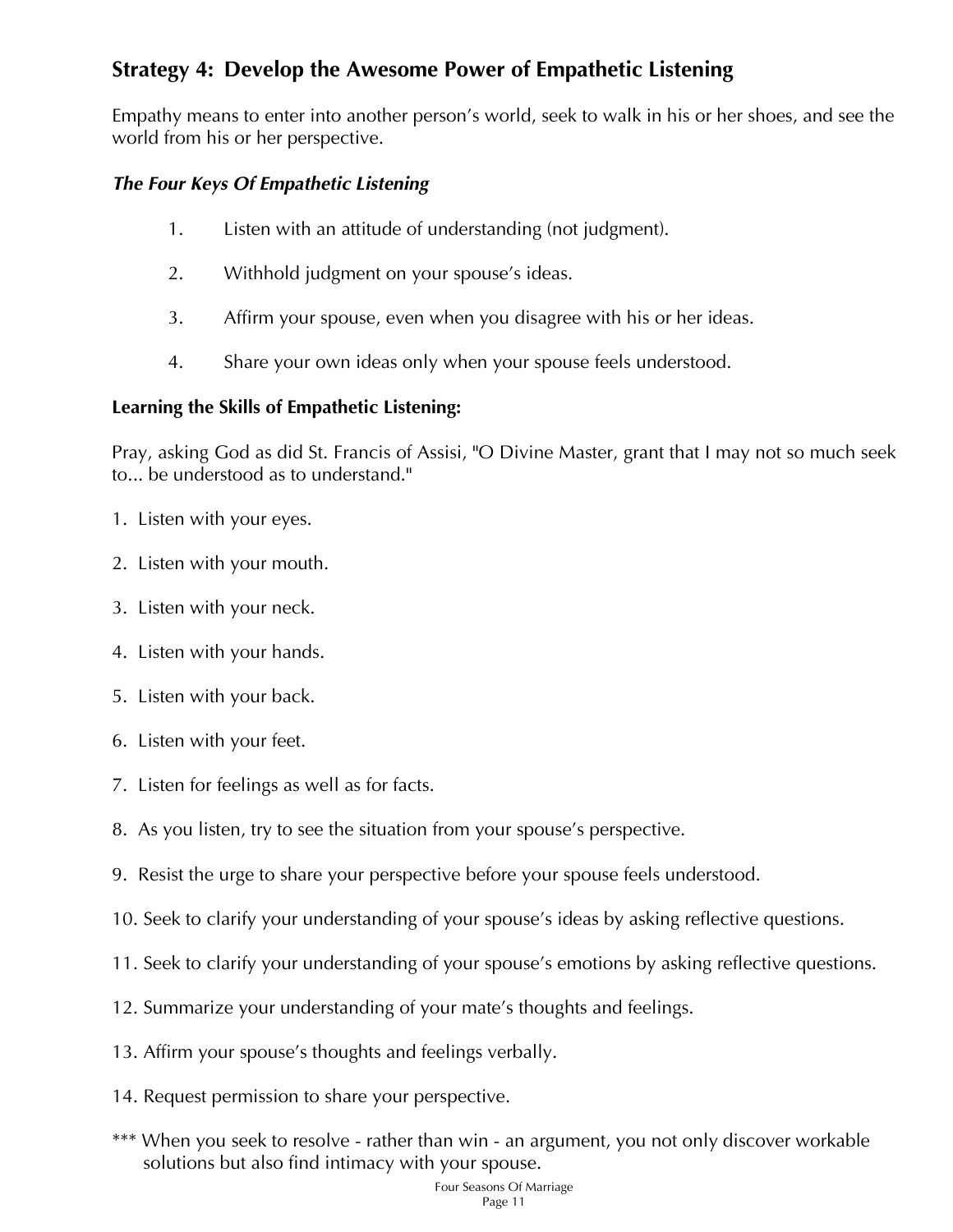# STRATEGY 5: Discover the Joy of Helping Your Spouse Succeed

What is success? Ask a dozen people and you may get a dozen answers.

 Look back to the "biblical worldview" on page 8. Are these statements in line with a biblical worldview?

\*\*\* "Making the most of who you are with what you got"

\*\*\* A truly successful person is one who helps others succeed.

Few would deny Jesus Christ has had the most positive impact on human history.

- 1. Jesus led by serving others. John 13:14-15, 17
- 2. Jesus "went around doing good." Acts 10:38
- 3. Jesus' order of greatness was upside down. Matt. 20:26
- \*\*\* We need to have an acute **change of heart**. Give your ego centered life up to the Lord. Ask Him to give you the attitude of Christ - putting others before ourselves. Serving our spouse as Christ served his followers

Once your heart attitude is changed, you will need to learn how to express service in ways that will help your spouse reach his or her potential for good.

#### Three Simple Questions To Help Your Spouse Succeed

- 1. What can I do to help you?
- 2. How can I make your life easier?
- 3. How can I be a better husband (wife)?

Four Practical Ways to Help Your Spouse Succeed

- 1. Offer encouraging words.
- 2. Take supportive action.
- 3. Provide emotional support.
- 4. Express respect for your spouse.

The ultimate purpose in marriage is that a husband and wife will help each other accomplish the purpose for which God created them. When this happens, both spouses experience the ultimate joy of cooperating with God to accomplish His purposes.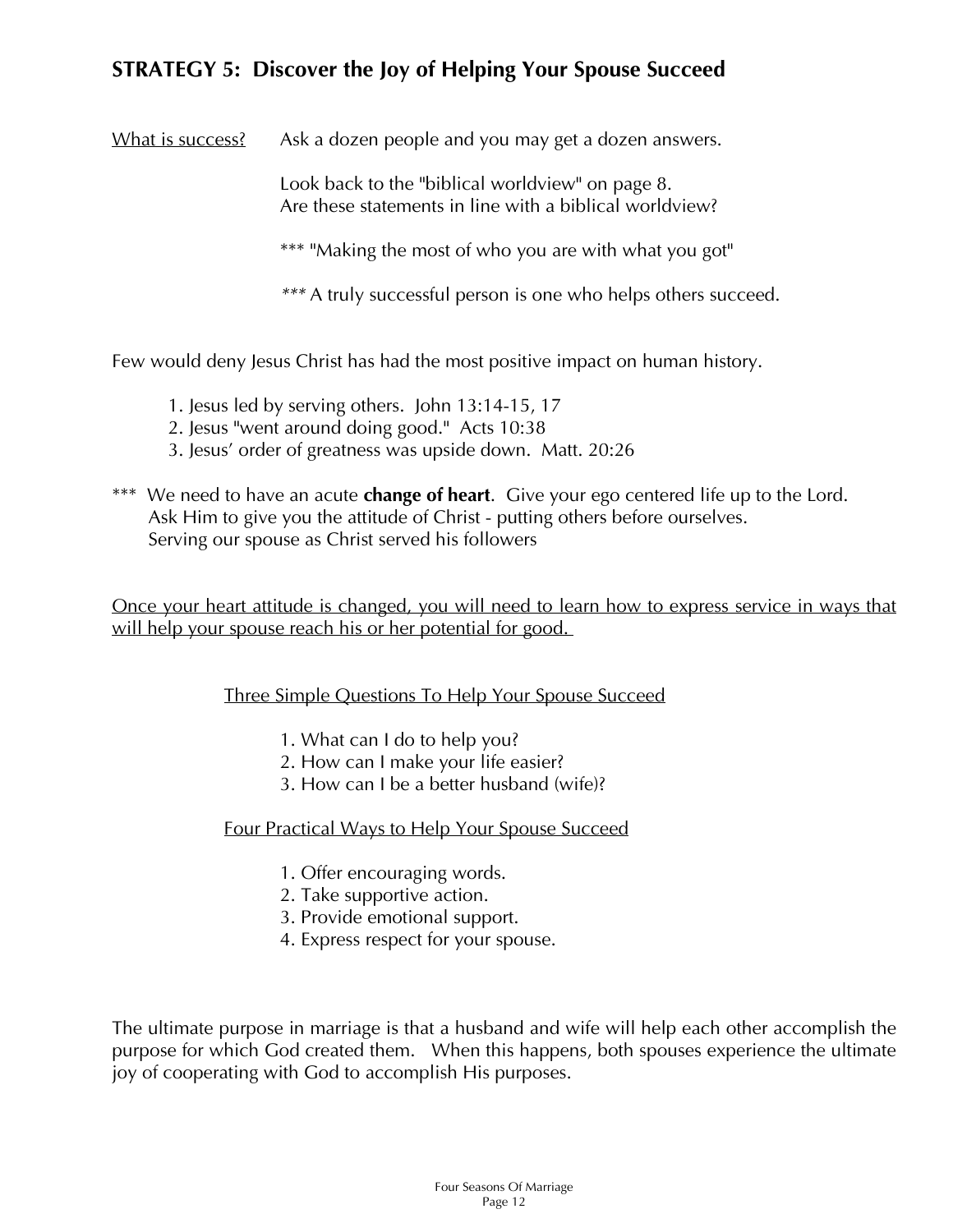# Strategy 6: MAXIMIZE YOUR DIFFERENCES

In the fall season of marriage, our differences begin to be magnified. In the winter season, our differences stand as icy walls that divide us.

#### In God's plan, differences were never intended to divide us.

- When God instituted marriage between two unique individuals, He knew He was creating unity. Genesis 2:24 marital unity
- Our differences are designed to be complementary, not to cause conflict. I Corinthians 12
- Together under God's direction, differences are assets not liabilities.

Dr. Chapman (p136) is convinced there are no irreconcilable differences, **ONLY** People who refuse to reconcile.

## Identify Your Differences

The following list of common differences may help to identify differences in our marriages.

| Spouse A                                                                                                                                                   | Spouse B                                                                                                                                                                        |
|------------------------------------------------------------------------------------------------------------------------------------------------------------|---------------------------------------------------------------------------------------------------------------------------------------------------------------------------------|
| 1. Talker<br>2. Early riser<br>3. Make things happen<br>4. Homebodies<br>5. Let's be logical<br>6. Penny pinchers<br>7. Avid readers<br>8. Country western | Quiet and reflective<br>"Don't do mornings"<br>Reads about happenings<br>Partygoers<br>It doesn't feel right<br>Spenders (you can't take it with you)<br>TV addicts<br>Symphony |
|                                                                                                                                                            |                                                                                                                                                                                 |

## FIVE STEPS TO MAXIMIZE YOUR DIFFERENCES

- 1. Identify your differences
- 2. Look for assets in your differences
- 3. Learn from your differences
- 4. Replace condemnation with affirmation
- 5. Discover a plan for maximizing your differences